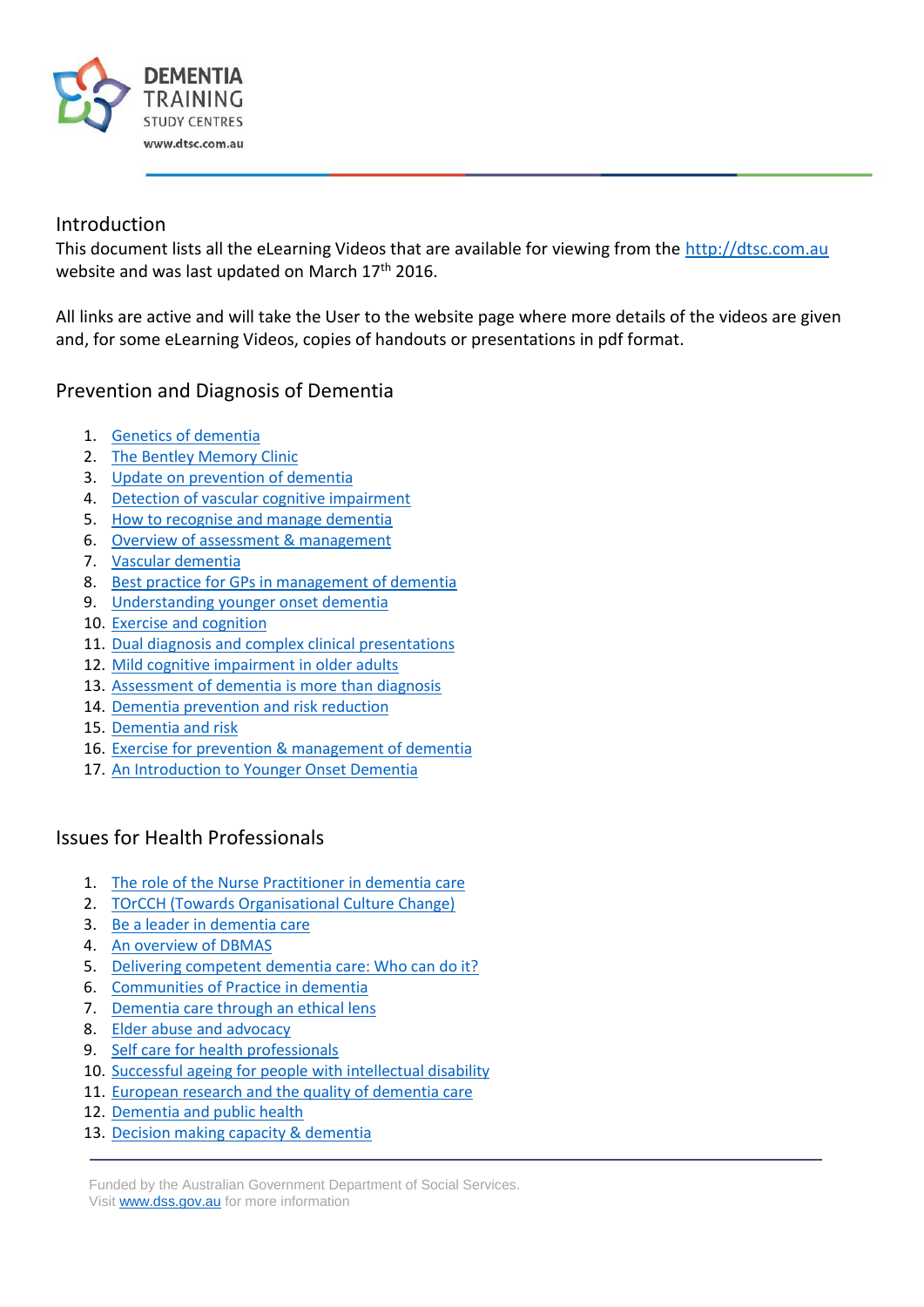- 14. [Technology assists people with dementia](http://dtsc.com.au/2010/09/01/technology-assists-people-with-dementia/)
- 15. [Why LGBTI ageing is everyone's business](http://dtsc.com.au/2015/03/18/why-lgbti-ageing-should-be-everyones-business/)
- 16. [Sexualities and Dementia](http://dtsc.com.au/2015/05/21/sexualities-and-dementia/)
- 17. [The challenge of Sundowning](http://dtsc.com.au/2015/10/01/the-challenge-of-sundowning/)
- 18. The National DTSC Fellowship program [Two stories of implementing practice change](http://dtsc.com.au/2015/10/15/the-national-dtsc-fellowship-program-two-stories-of-implementing-practice-change/)

### Physical Health, Medications and End of life

- 1. [Exercise to reduce falls in people with dementia](http://dtsc.com.au/2014/09/22/exercise-to-reduce-falls-risk-in-people-with-dementia/)
- 2. [Complementary medicines in dementia](http://dtsc.com.au/2014/09/16/complementary-medicines-in-dementia/)
- 3. [End of life care for people with severe dementia](http://dtsc.com.au/2014/08/21/end-of-life-care-for-people-with-severe-dementia/)
- 4. [Medication management in dementia](http://dtsc.com.au/2014/07/24/593/)
- 5. [Medication review process](http://dtsc.com.au/2013/04/10/medication-review-process/)
- 6. [Pain in people living with dementia](http://dtsc.com.au/2012/05/28/pain-in-people-living-with-dementia/)
- 7. [End of life planning and dementia](http://dtsc.com.au/2011/04/19/end-of-life-planning-and-dementia/)
- 8. [Delirium: what is it, why is it important](http://dtsc.com.au/2010/08/18/delirium-what-is-it-why-is-it-important/)
- 9. [Pain and behaviour in dementia](http://dtsc.com.au/2009/08/25/pain-and-behaviour-in-dementia/)
- 10. [Mobility strategies and safe handling](http://dtsc.com.au/2008/05/14/mobility-strategies-and-safe-handling/)
- 11. [Nutritional interventions in dementia care](http://dtsc.com.au/2013/10/22/nutritional-interventions-in-dementia-care/)
- 12. [Physical co-morbidities in dementia](http://dtsc.com.au/2012/11/27/physical-co-morbidities-in-dementia/)
- 13. [Pain rating scales for people with dementia](http://dtsc.com.au/2012/03/20/pain-rating-scales-for-people-with-dementia/)
- 14. [Palliative and end of life care for people with dementia](http://dtsc.com.au/2011/08/22/palliative-and-end-of-life-care-for-people-with-dementia/)
- 15. [Dementia and continence care](http://dtsc.com.au/2009/03/11/dementia-and-continence-care/)
- 16. Medicines [Can less be more?](http://dtsc.com.au/2015/05/06/medicines-can-less-be-more/)
- 17. "Where is that toilet?" [Continence and Dementia](http://dtsc.com.au/2015/06/23/where-is-that-toilet-continence-and-dementia/)
- 18. Delirium [Not all confusion is Dementia](http://dtsc.com.au/2014/08/13/delirium-not-all-confusion-is-dementia/)
- 19. [End of life dementia care: Can we do it better?](http://dtsc.com.au/2013/07/05/end-of-life-dementia-care-can-we-do-it-better/)
- 20. [Palliative care for people with dementia](http://dtsc.com.au/2015/10/28/palliative-care-for-people-with-dementia/)
- 21. [Risperidone use in people with dementia: what do the new restrictions mean?](http://dtsc.com.au/2016/02/24/risperidone-use-in-people-with-dementia-what-do-the-new-restrictions-mean/)

#### Cultural Diversity and Communication

- 1. [Effective communication](http://dtsc.com.au/2014/01/07/effective-communication/)
- 2. [Yarning, the Indigenous way of communicating](http://dtsc.com.au/2012/07/31/yarning-the-indigenous-way-of-communicating/)
- 3. [A Gardener's guide to culture change](http://dtsc.com.au/2012/04/26/a-gardners-guide-to-culture-change/)
- 4. [Cultural diversity and dementia](http://dtsc.com.au/2011/12/08/cultural-diversity-and-dementia/)
- 5. [Elephants in the room](http://dtsc.com.au/2011/11/15/elephants-in-the-room/)
- 6. [Communication strategies in dementia care](http://dtsc.com.au/2007/11/20/communication-strategies-in-dementia-care/)
- 7. [Communication and dementia](http://dtsc.com.au/2013/09/10/communication-and-dementia/)
- 8. [RUDAS: a dementia screening tool for a multicultural society](http://dtsc.com.au/2013/08/22/rudas-a-dementia-screening-tool-for-a-multicultural-society/)
- 9. [Dementia in ATSI communities](http://dtsc.com.au/2011/03/16/dementia-in-aboriginal-torres-strait-islander-communities/)
- 10. [Person centred care as caring for country](http://dtsc.com.au/2010/09/29/person-centred-care-as-caring-for-country/)
- 11. [Dementia in Indigenous rural, remote communities](http://dtsc.com.au/2007/09/10/dementia-in-indigenous-rural-remote-communities/)
- 12. [Three organisational approaches to supporting people with dementia](http://dtsc.com.au/2015/07/30/three-organisational-approaches-to-supporting-people-with-dementia/)
- 13. [Optimising communication when dementia gets in the way](http://dtsc.com.au/2015/09/09/optimising-communication-when-dementia-gets-in-the-way/)
- 14. [Life Story app for people living with dementia](http://dtsc.com.au/2015/09/09/life-story-app-for-people-living-with-dementia/)
- 15. [LGBTI Elders](http://dtsc.com.au/2015/10/20/lgbti-elders/)
- 16. [Communication Matters: Expanding Horizons](http://dtsc.com.au/2015/12/10/communication-matters-expanding-horizons/)
- 17. [Dementia and Ageing in Aboriginal and Torres Strait Islander Communities: Is there cause for concern?](http://dtsc.com.au/2016/03/03/dementia-and-ageing-in-aboriginal-and-torres-strait-islander-communities-is-there-cause-for-concern/)

#### Residential and Acute Care Issues